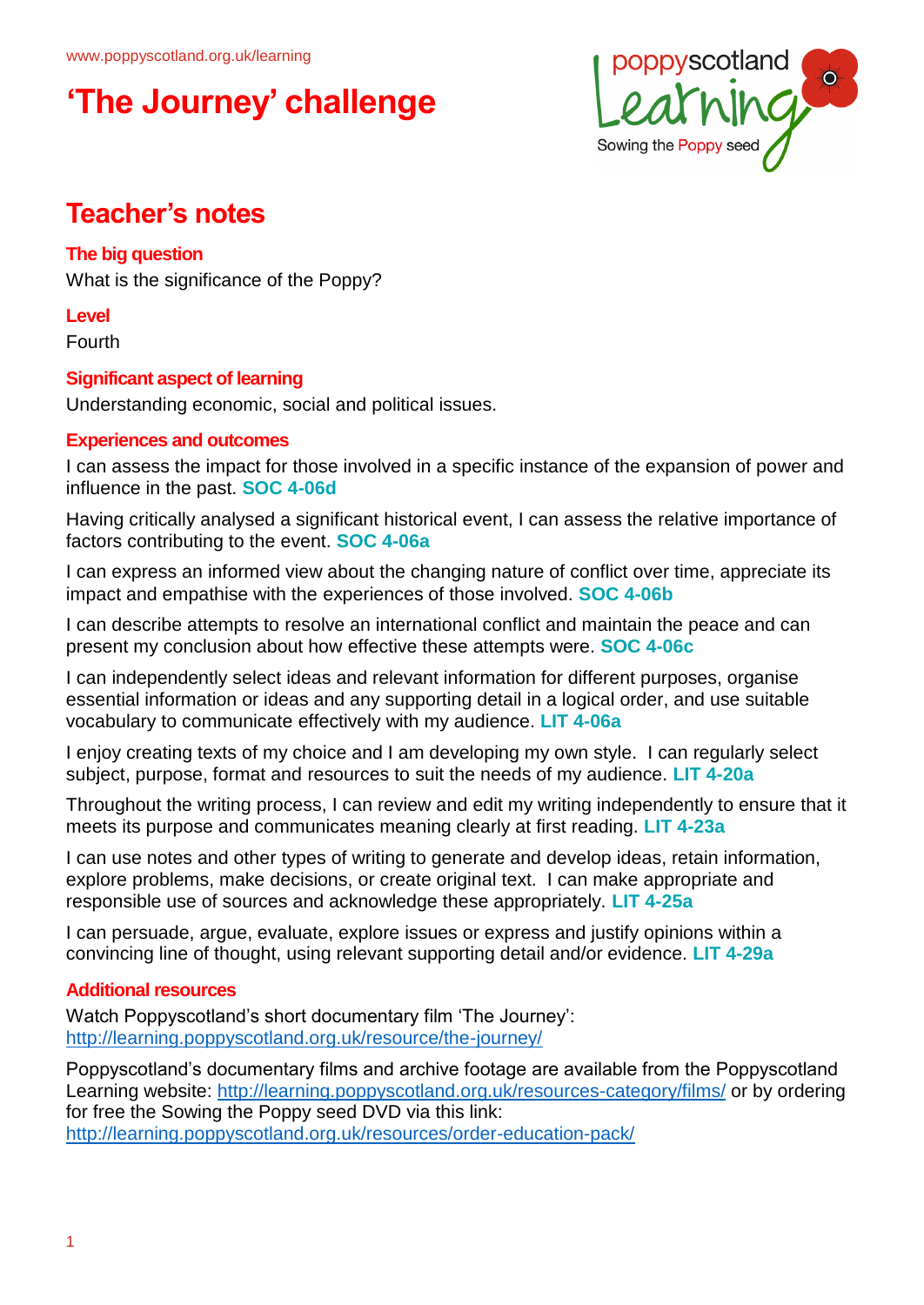

Poppyscotland's image library is available on the Poppyscotland Learning website: <http://learning.poppyscotland.org.uk/resources-category/media/>

### **Introduction**

A battlefields trip is an incredibly worthwhile experience for students. It is an excellent way of introducing active, collaborative learning in an outdoor environment which has the potential for enormous emotional impact.

Pupils should watch Poppyscotland's short documentary film 'The Journey'. <http://learning.poppyscotland.org.uk/resource/the-journey/>

Not every student can participate on a trip like the one shown in the 'The Journey' and so the film is an excellent way of showing students how they might react to a similar experience and help them to find answers to the 'big questions' and thus understand why it is important to remember.

In addition to carrying out the written tasks on the activity sheet, the video could serve as an important tool for discussion of the 'big questions' and further study of the events/locations seen in the film.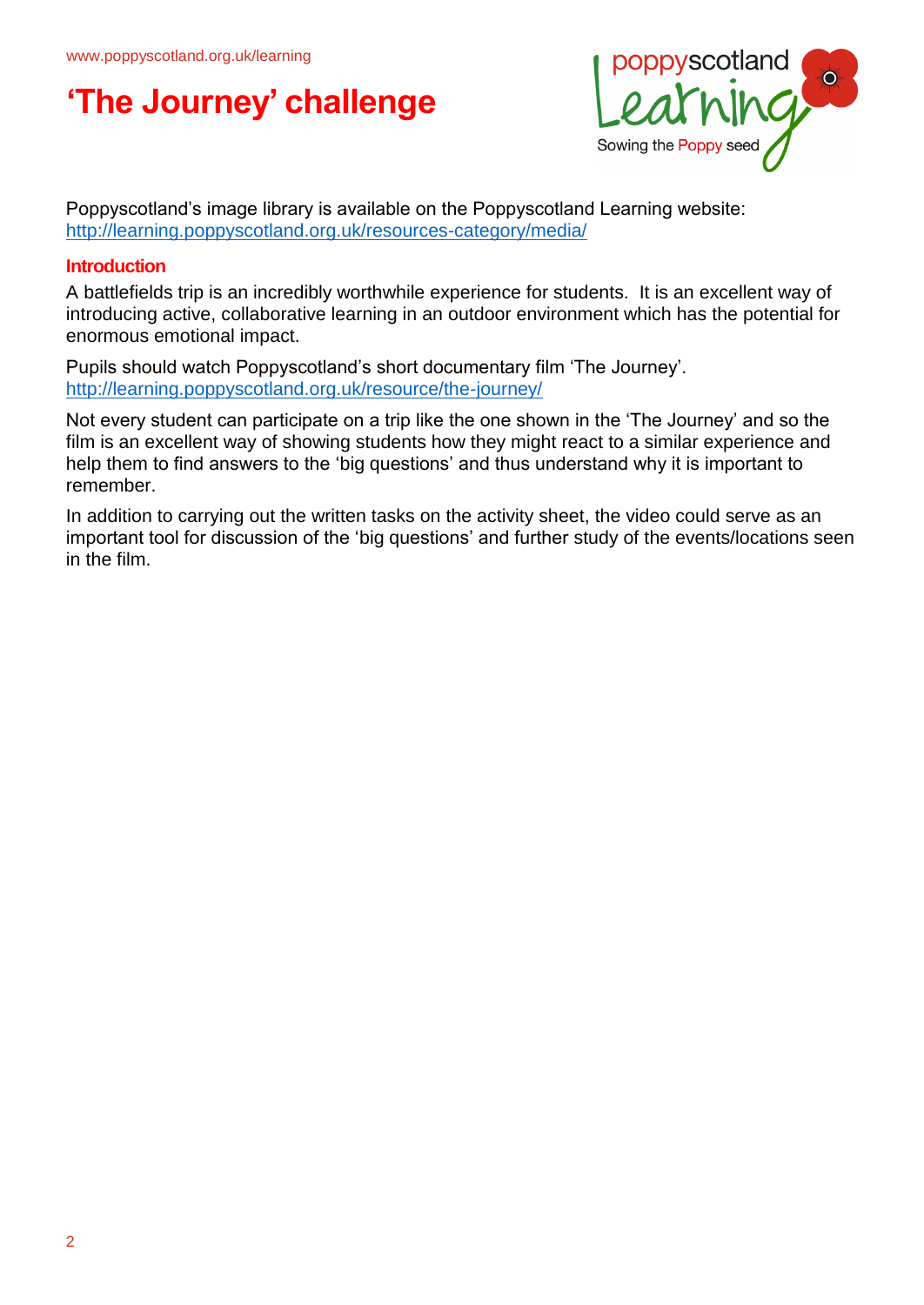

## **Your challenge**

Every year students from across Scotland visit the battlefields of the First World War in France and Belgium. There they discover why and how soldiers fought the war, why it ended and how it affected the people involved and their communities.

A visit to the battlefields and cemeteries often makes people reflect on what they have experienced and lets them see why it is important to remember those who have served and those who continue to serve their countries in times of war.

Your challenge is to watch the film 'The Journey' and to see how the students who took part in the battlefields trip found answers to the following four 'big questions':

- What is the significance of the Poppy?
- Why do conflicts arise, how do they develop and how are they resolved?
- How do conflicts affect communities?
- How can we support Poppyscotland?

#### **Task 1**

Watch the film 'The Journey' which can be found at

<http://learning.poppyscotland.org.uk/resource/the-journey/> As you watch the film, jot down notes under each of the big questions on your note sheet. Your notes should cover how each pupil is discovering different answers to each 'big question'.

### **Task 2**

Share your notes with others in your class and write down any extra good ideas that other people have written down.

### **Task 3**

Now think about each of the 'big questions', add your own personal thoughts about each question to your answer sheet. What do you already know that might help you answer these questions?

### **Task 4**

You are now going to use your notes to create a piece of extended writing. Your piece will answer the question 'Why is it important to remember'? You should have four paragraphs that cover each of the big questions above. Each paragraph should be at least 75 words in length and should cover the points that the students made and your own thoughts. The fifth and final paragraph should explain why you think it is important to remember those who have fought in conflicts. Use your other four paragraphs to help you think about and write your answer.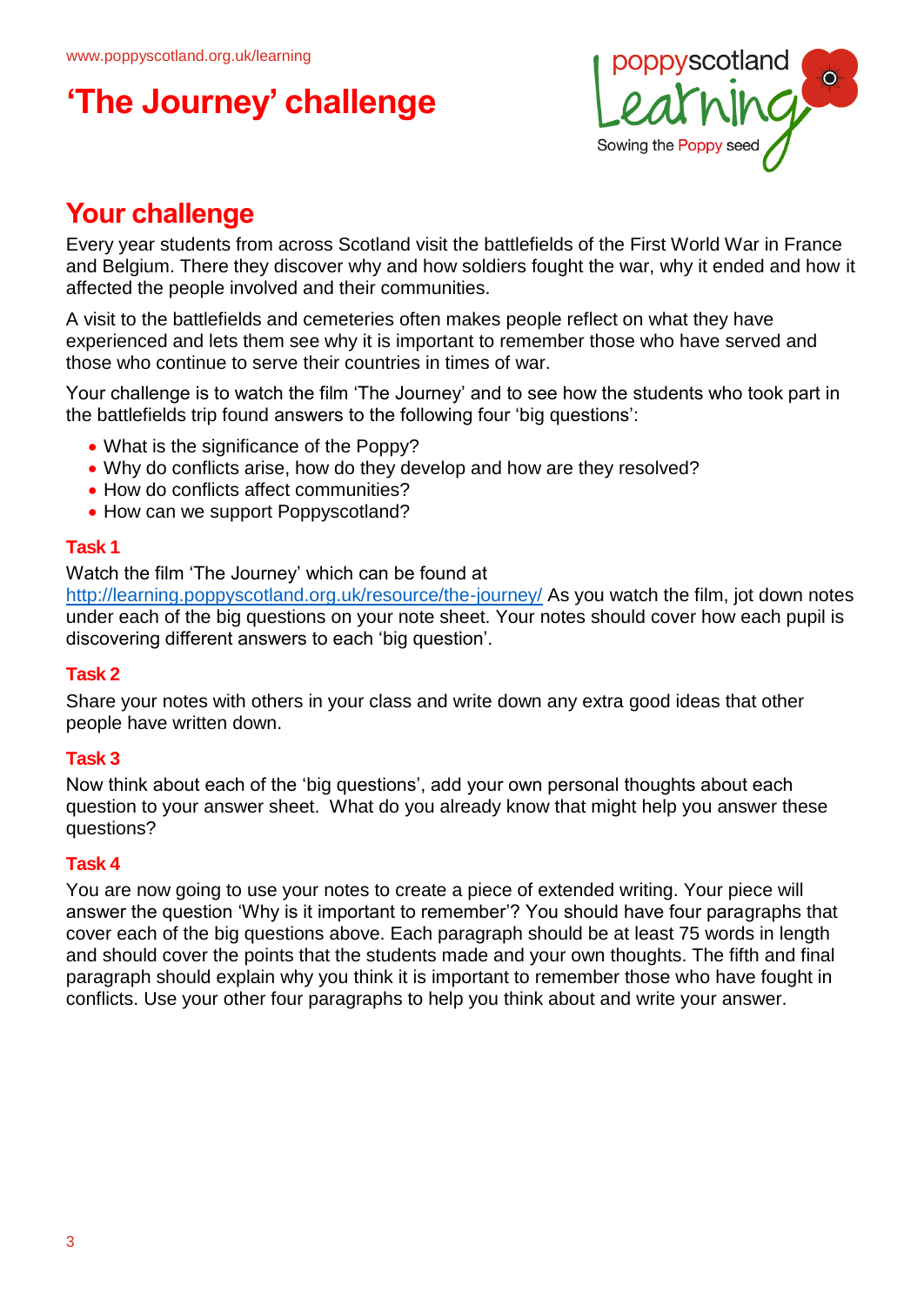www.poppyscotland.org.uk/learning

# 'The Journey' challenge



## Note sheet for 'The Journey'

What is the significance of the Poppy?

| Why do conflicts arise, how do they develop and how are they resolved? |  |  |
|------------------------------------------------------------------------|--|--|
|                                                                        |  |  |
|                                                                        |  |  |
|                                                                        |  |  |
|                                                                        |  |  |
|                                                                        |  |  |
|                                                                        |  |  |
|                                                                        |  |  |
| How do conflicts affect communities?                                   |  |  |
|                                                                        |  |  |
|                                                                        |  |  |
|                                                                        |  |  |
|                                                                        |  |  |
|                                                                        |  |  |
|                                                                        |  |  |
|                                                                        |  |  |
| How can we support Poppyscotland?                                      |  |  |
|                                                                        |  |  |
|                                                                        |  |  |
|                                                                        |  |  |
|                                                                        |  |  |
|                                                                        |  |  |
|                                                                        |  |  |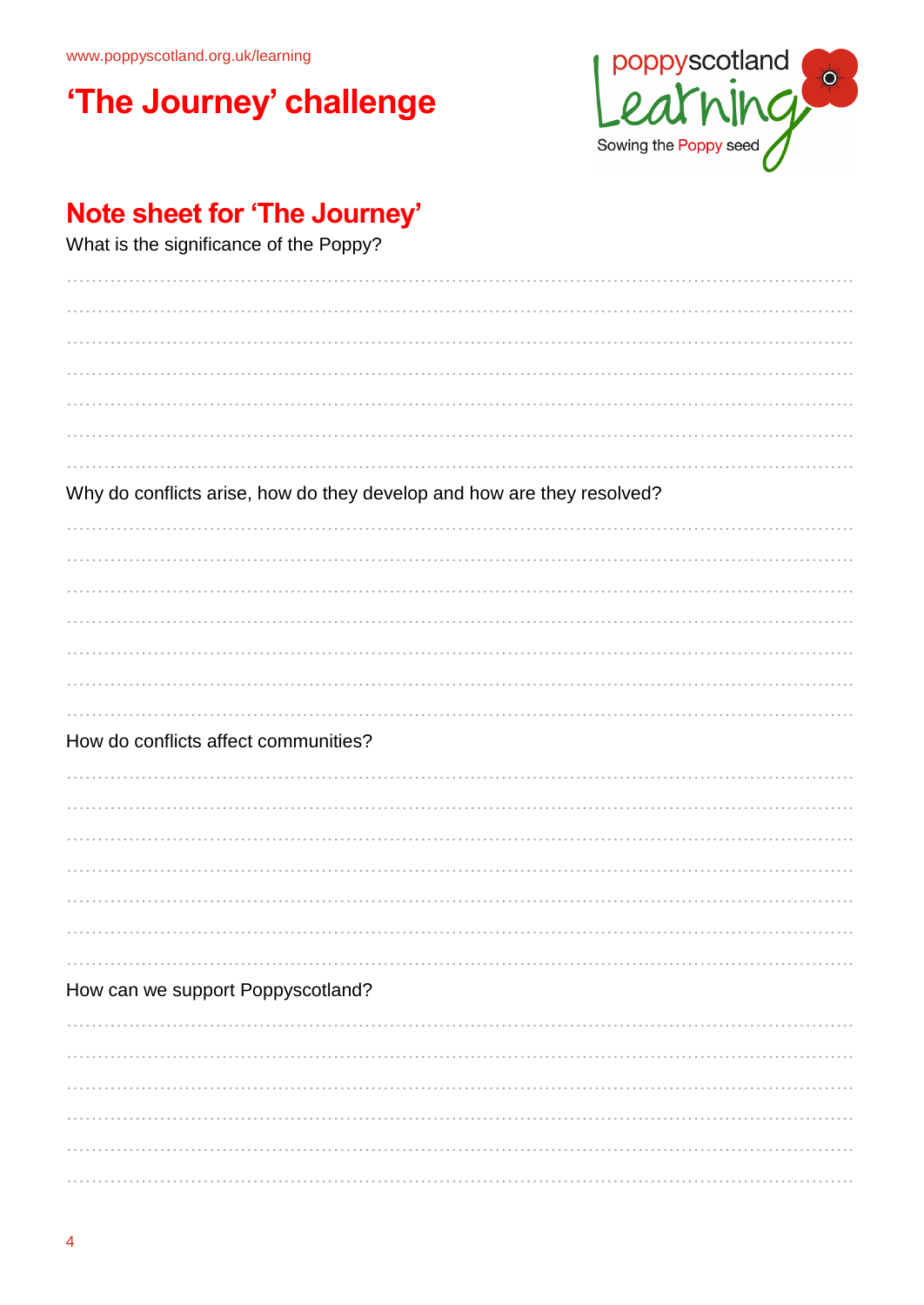

## **Extended writing task**

'Why is it important to remember?'

### **Introduction**

Background information. Perhaps explain when war started, how long it lasted, who was involved.

### **Main paragraph 1**

Explain the significance of the Poppy, why we wear one?

### **Main paragraph 2**

Explain why conflicts arise, how they have developed and how they have been resolved. Explain that this understanding can help us have a more peaceful future.

### **Main paragraph 3**

Explain how communities have been affected and why it is important to remember what these communities have lived through.

### **Conclusion**

Make a judgement about the biggest reason why it is important to remember. Give your reasons why this is the most important reason.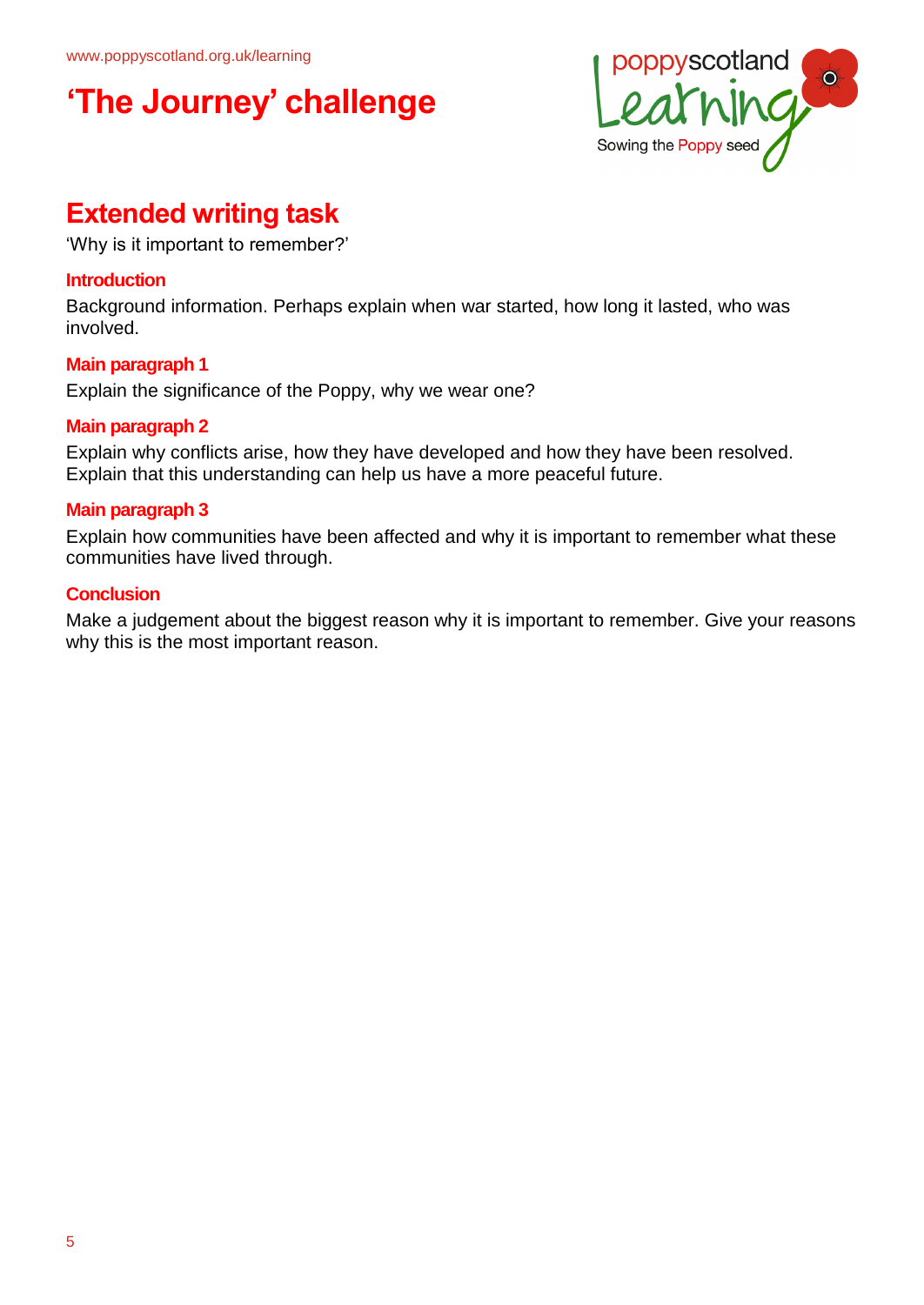

## **What progress have I made today?**

**SAL LIT** Writing

### **2 nd level**

I can discuss why people and events from a particular time in the past were important.

For example…

### **3 rd level**

I can describe the factors contributing to a major social, political or economic change in the past and can assess the impact on people's lives.

For example…

### **4 th level**

I can express an informed view about the changing nature of conflict over time, appreciate its impact and empathise with the experiences of those involved.

For example…